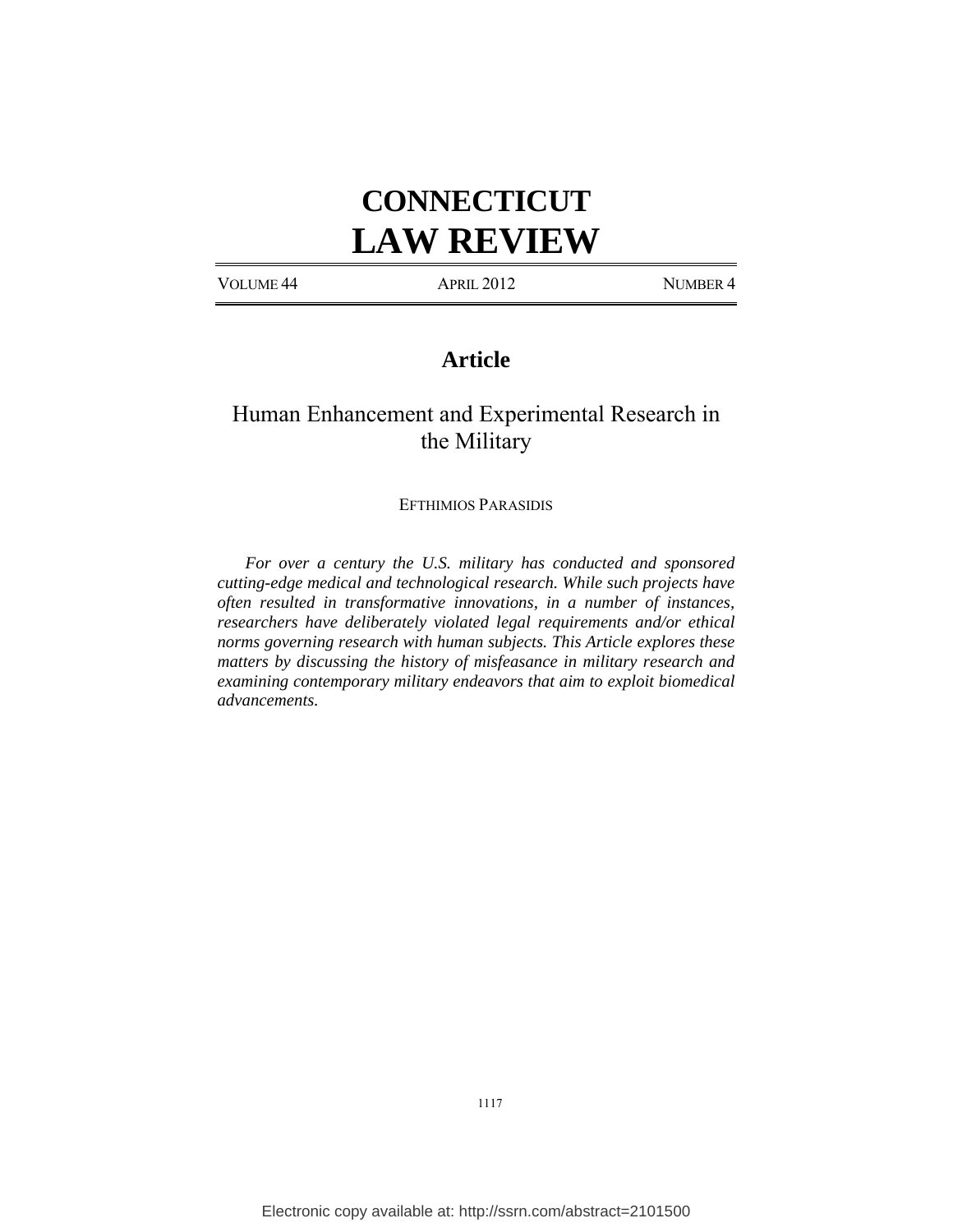### **ARTICLE CONTENTS**

| III. PRESERVING AND ENHANCING THE FIGHTING FORCE  1124                    |  |
|---------------------------------------------------------------------------|--|
| A. INVESTIGATIONAL AND OFF-LABEL<br>B. PHYSICAL AND COGNITIVE ENHANCEMENT |  |
|                                                                           |  |
|                                                                           |  |

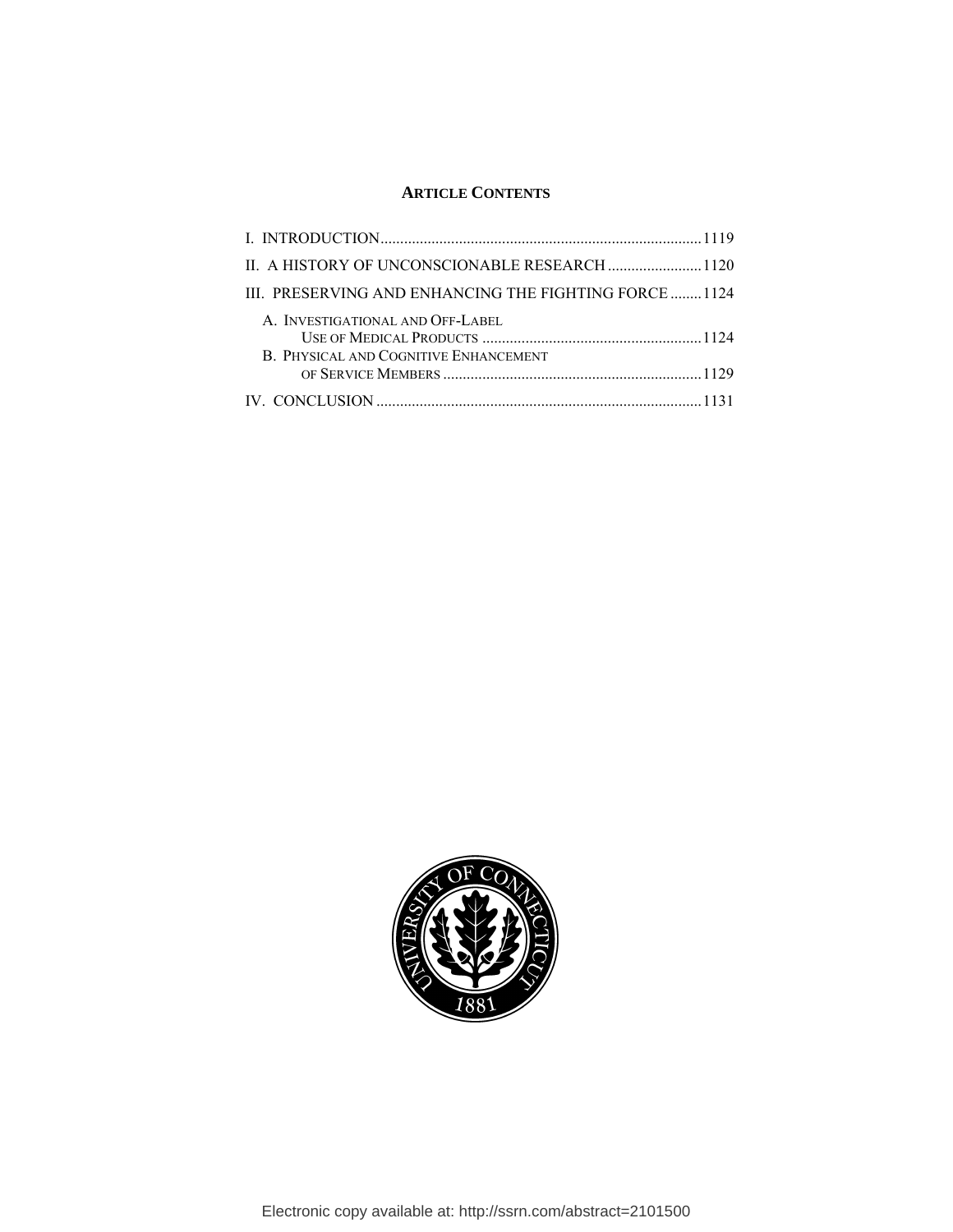## Human Enhancement and Experimental Research in the Military

#### EFTHIMIOS PARASIDIS<sup>\*</sup>

#### I. INTRODUCTION

This Article examines experimental research in the U.S. military through the eyes of the human subject. It explores the egregious legal and ethical violations committed by military researchers in the mid-to-late twentieth century and evaluates investigational studies that have shadowed military medicine for the past two decades. At a time when the U.S. military is actively pursuing transformative biomedical and technological innovations, analyzing the history of misfeasance in military research informs contemporary discussion as to the extent to which legal and regulatory reforms are desirable.

Modern military medicine has evolved from its traditional role of "preserving the fighting force,"<sup>1</sup> to enhancing it through application of novel biotechnologies.<sup>2</sup> Current research sponsored by the U.S. Department of Defense ("DoD") and the Defense Advanced Research Projects Agency ("DARPA") includes drugs that can keep soldiers awake for seventy-two hours or more, a nutraceutical that fulfills a soldier's dietary needs for up to five days, and sophisticated brain-to-computer interfaces that endeavor to permit human-to-human and human-to-

 <sup>\*</sup> Efthimios Parasidis, Assistant Professor of Law, Center for Health Law Studies, Saint Louis University School of Law. This Article is based on my presentation at the *Connecticut Law Review* Symposium titled, *Healthcare Reform in the United States: Legal Implications and Policy Considerations*, where I served on a panel that addressed current health issues facing veterans and service members. I thank Symposium Editors Marco Allocca and Stephanie Bartone for inviting me to the symposium and hosting a well-organized and enlightening event. Special thanks to Editor-in-Chief Abigail Langer, Managing Editor Paul Costa, and the staff of the *Connecticut Law Review* for outstanding editorial assistance. This project benefited from discussions with Symposium panelists and participants. Monica Eppinger, Chad Flanders, Jeff Redding, and Magdalen Sarrinikolaou provided insightful comments on early drafts of this work. 1

<sup>&</sup>lt;sup>1</sup> Mike Mitka, *US Military Medicine Moves to Meet Current Challenge*, 286 JAMA 2532, 2532– 33 (2001) (describing the evolution in battlefield medical priorities). 2 *See, e.g.*, JONATHAN D. MORENO, MIND WARS: BRAIN RESEARCH AND NATIONAL DEFENSE 11–

<sup>13</sup> (2006) (cataloguing neuroscience innovations by DARPA that aim to improve the military's fighting capabilities); Catherine L. Annas & George J. Annas, *Enhancing the Fighting Force: Medical Research on American Soldiers*, 25 J. CONTEMP. HEALTH L. & POL'Y 283, 287 (2009) (noting the shift in medical priorities in the American military).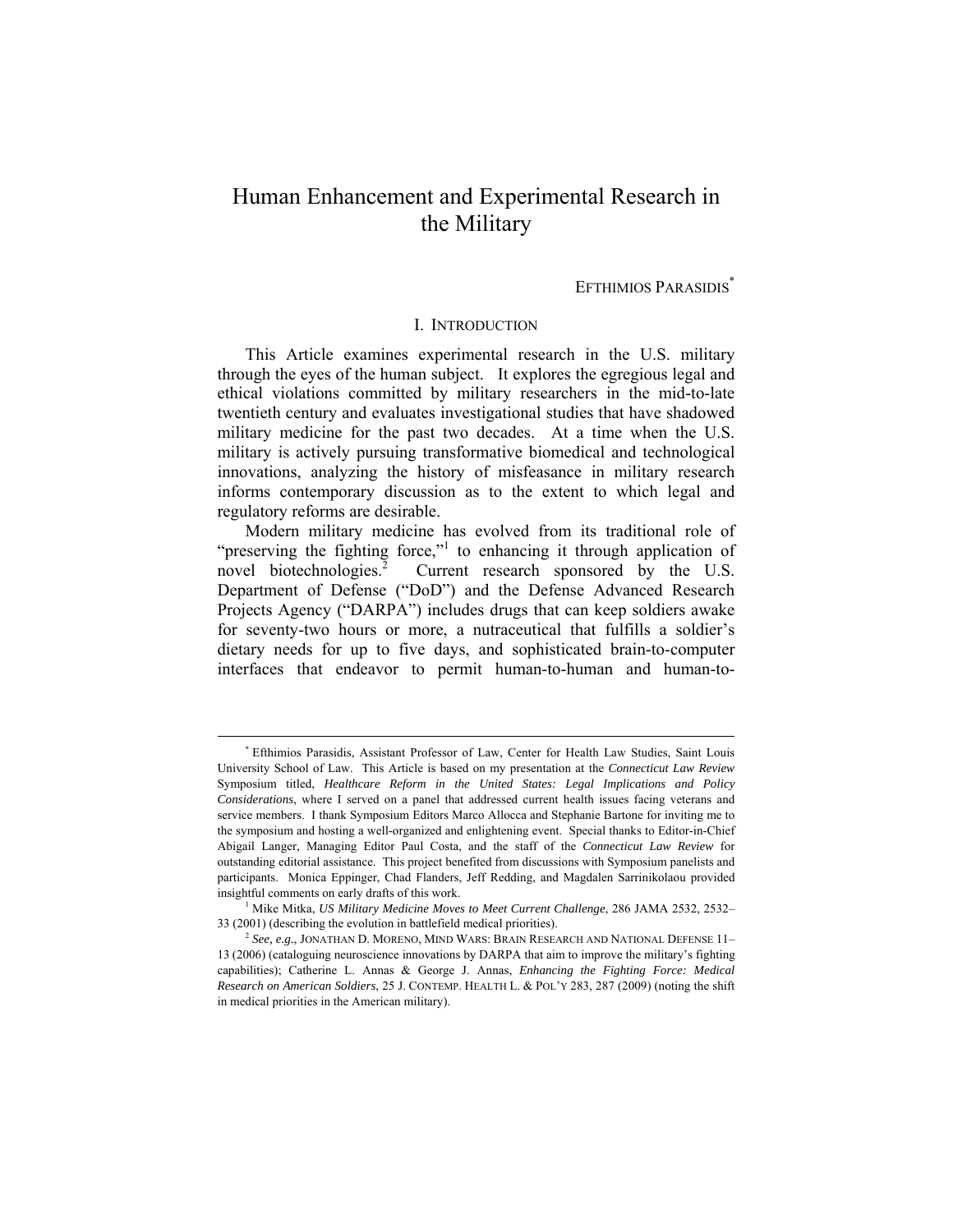computer communication via thought alone.<sup>3</sup>

In addition to increased health risks associated with enhancement techniques, a number of challenging legal and bioethical issues have been insufficiently explored. Should enhancements be a mandatory aspect of military service? Who determines the parameters for an acceptable riskbenefit profile? What remedies should be available for service members who experience adverse health effects? Adequately addressing these concerns, particularly in the context of military hierarchy and demography, provides a socio-medical framework that facilitates sensible harmonization of national security interests with fundamental notions of human dignity and patient autonomy.

#### II. A HISTORY OF UNCONSCIONABLE RESEARCH

The atrocities committed by German military researchers during World War II challenged the international community to directly address safeguards governing experimental research on human subjects. While the U.S. military played an integral role in the prosecution of the German researchers and the drafting of the Nuremburg Code, the U.S. government failed to publicly disclose its involvement in unethical, if not illegal, experimental research on American civilians and service members.<sup>4</sup> Three examples include studies related to mustard gas, nuclear weapons, and psychotropic drugs.

The mustard gas experiments involved approximately 60,000 American soldiers in "race-based human experimentation" that sought to determine whether race or skin complexion influences one's susceptibility to injuries from mustard gas.<sup>5</sup> Researchers created "man-break" tests

 <sup>3</sup> *See* MORENO, *supra* note 2, at 51 (discussing innovations in the "'human-computer' combination"); Annas & Annas, *supra* note 2, at 285–86 (describing projects that seek technologies which would make it possible for soldiers to perform for several days without sleep); Hannah Hoag, *Remote Control*, 423 NATURE 796, 796 (2003) (discussing DARPA's quest to develop technologies to interface the brain and computers); Noah Shachtman, *Darpa Offers No Food for Thought*, WIRED (Feb. 17, 2004), http://www.wired.com/print/medtech/health/news/2004/02/62297 (describing DARPA's "Metabolic Dominance" project). 4 *See* David P. Rall et al., *Preface to* VETERANS AT RISK: THE HEALTH EFFECTS OF MUSTARD

GAS AND LEWISITE v–vii (Constance M. Pechura & David P. Rall eds., 1993) (discussing U.S. medical research during World War II and failures to disclose the extent of the program) [hereinafter IOM Report]. In the 1940s and 1950s, articles in the popular press "suggest[ed] some tension between the [American] words at Nuremberg and the practices in America." FINAL REPORT OF THE ADVISORY COMMITTEE ON HUMAN RADIATION EXPERIMENTS 87 (Oxford Univ. Press 1996) [hereinafter Human Radiation Experiments Report].

IOM Report, *supra* note 4, at v; Susan L. Smith, *Mustard Gas and American Race-Based Human Experimentation in World War II*, 36 J.L. MED. & ETHICS 517, 517 (2008). Researchers suspected that non-whites would have a different response than whites. *Id*. at 518. For example, researchers at Cornell University Medical Center believed that non-whites had thicker skin which may make them less sensitive to mustard gas when compared to whites. Marion B. Sulzberger et al., *Skin*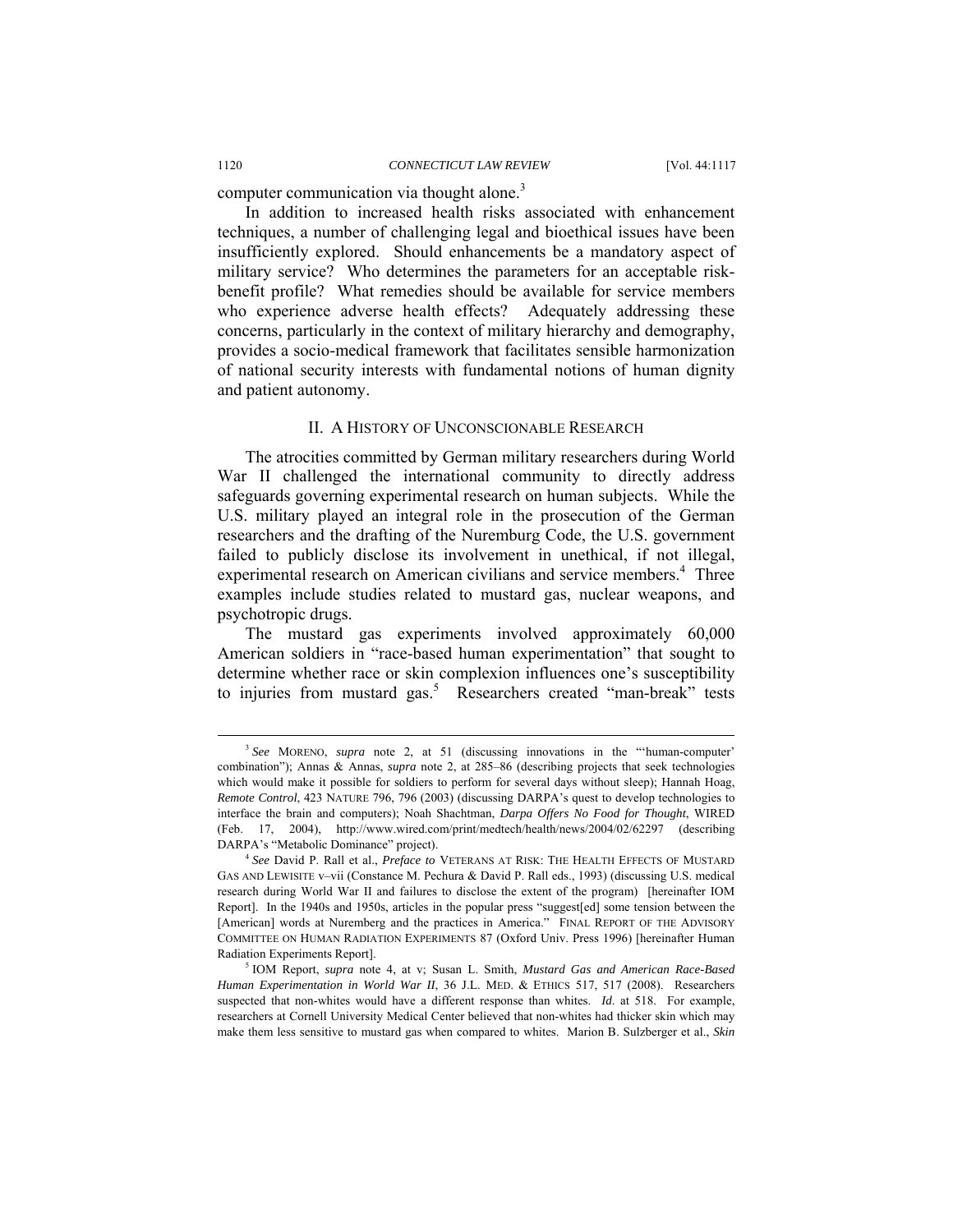whereby service members were locked in gas chambers that were inundated with mustard gas until the point that the men became incapacitated.<sup>6</sup> During the experiments, some soldiers were exposed to gas levels that were equivalent to those reported on World War I battlefields.<sup>7</sup>

The "man-break" tests caused severe injuries to the service members. Soldiers experienced "immediate and severe eye injuries" and "enormous, grotesque blisters and oozing sores" on their "face, hands, underarms, buttocks, and genitals."<sup>8</sup> Exposure to mustard gas also caused blindness, intense vomiting, internal and external bleeding, and damage to the lungs and respiratory system.<sup>9</sup> Many soldiers suffered long-term health effects that included cancer, asthma, and psychological disorders.<sup>10</sup>

For decades, the U.S. government refused to acknowledge the existence of the studies or provide injured service members with compensation or long-term health care. It was not until 1991—nearly five decades after the first studies began—that the government officially admitted to the use of soldiers in experimental research. The government also admitted that it did not fully disclose safety risks or obtain informed consent from the research participants, and that the service members may have suffered adverse health effects as a result of their participation in the studies.<sup>11</sup>

Contemporaneous with the mustard gas experiments, the U.S. military conducted radiation experiments on American soldiers and civilians.<sup>12</sup> In addition to testing the destructive capabilities of nuclear weapons, military researchers examined the effects of nuclear warfare on humans, animals, and the environment.<sup>13</sup> As early as 1942, the military understood that exposure to radiation was likely to be quite dangerous, since "the deleterious effects of radiation could not be seen or felt and the results of over-exposure might not become apparent for long periods after such exposure."<sup>14</sup>

 $\overline{\phantom{a}}$ 

*Sensitization to Vesicant Agents of Chemical Warfare*, 8 J. INVESTIGATIVE DERMATOLOGY 365, 365 n.1, 372 (1947).

<sup>&</sup>lt;sup>6</sup> Smith, *supra* note 5, at 518. Other experiments had soldiers stand in a field, wearing various levels of protective clothing, as low-flying airplanes sprayed the men with mustard gas. *Id*. 7

 $\frac{7}{8}$  IOM Report, *supra* note 4, at vii.<br><sup>8</sup> Smith, *supra* note 5, at 518.

<sup>&</sup>lt;sup>9</sup> *Id.* <sup>10</sup> *Id.* 11 *IOM* Report, *supra* note 4, at v–vi. In turn, the government offered compensation and medical <sup>11</sup> IOM Report, *supra* note 4, at v–vi. In turn, the government offered compensation and medical treatment for research-related injuries. *Expanded Benefits for Vets Hurt by Gas Tests*, CHI. TRIB., Jan. 7, 1993, at N14. 12 Human Radiation Experiments Report, *supra* note 4, at xxx, 14 (noting that the experiments

were conducted from 1944 to 1974).<br><sup>13</sup> Leonard W. Schroeter, *Human Experimentation, the Hanford Nuclear Site, and Judgment at* 

*Nuremberg*, 31 GONZ. L. REV. 147, 213 (1996).<br><sup>14</sup> Human Radiation Experiments Report, *supra* note 4, at 6 (citation omitted).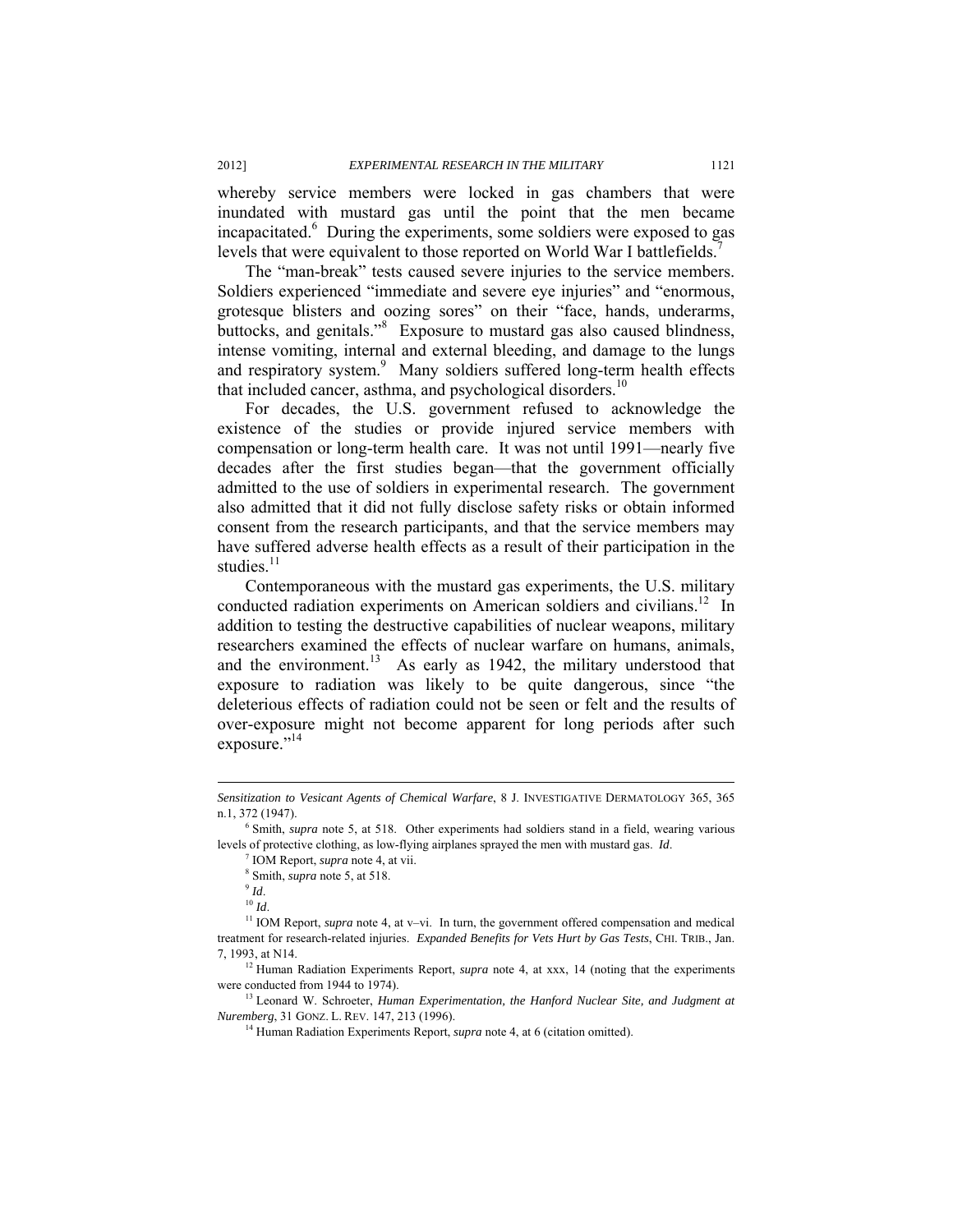After years of detonating atomic weapons in the South Pacific, the military began open air testing of nuclear weapons on American soil in the 1950s.<sup>15</sup> Thousands of soldiers were placed, without protective clothing, in the immediate vicinity of atomic detonations. The military did not inform the soldiers of potential health risks or seek to obtain informed consent prior to participation in the trials.

While the military publicly denied any potential harm to humans, plants, or animals, internal documents indicate that government officials had determined that there existed a causal relationship between radiation exposure and serious adverse health effects.<sup>16</sup> Despite the health and environmental hazards, the Commissioner of the U.S. Atomic Energy Commission privately asserted that "[w]e must not let anything interfere with this series of tests—nothing."<sup>17</sup> It was later revealed that radiation exposure at the test sites was comparable to that of Hiroshima and Nagasaki.<sup>18</sup>

Coupled with the open-air nuclear tests, the military funded studies at a number of well-respected American universities, including the University of Chicago and the University of California, whereby researchers injected unsuspecting civilians with radioactive elements that included plutonium, uranium, and polonium.<sup>19</sup> This work continued through the 1970s, with researchers targeting the elderly, patients in mental institutions, prisoners, and others "who did not have full faculties for informed consent."<sup>20</sup> A congressional investigation later found that "[n]o evidence was elicited that informed consent was granted in any of the cases," and that "[t]he government covered up the nature of the experiments and deceived the families of deceased victims  $\dots$ ."<sup>21</sup>

In the 1990s, the government acknowledged that hundreds of thousands of American service members had been involved in at least 1400 radiation projects over a thirty-year period during and after World War II.<sup>22</sup> These figures do not include exposure suffered by American civilians in connection with hundreds of "intentional radiation releases," where

 <sup>15</sup> *See* Howard Ball, *Downwind from the Bomb*, N.Y. TIMES, Feb. 9, 1986, (§ 6), at 33 (recounting the history of American nuclear testing beginning in the 1950s). Approximately one hundred atomic

detonations occurred on U.S. soil during the 1950s. *Id.*<br><sup>16</sup> *Id.*<br><sup>17</sup> *Id.*<br><sup>18</sup> *See* Schroeter, *supra* note 13, at 213.<br><sup>19</sup> *See* Human Radiation Experiments Report, *supra* note 4, at 160–61.<br><sup>20</sup> *See* Schroeter Technology fed elderly patients radium and thorium, two radioactive elements that could have no benefit to the test subjects. *Id*. at 158. Over a period of eight years, the University of Washington Medical School x-rayed the testes of prisoners to examine the effects of ionizing radiation on human fertility and testicular function. *Id*. 21 *Id.* at 157–58. 22 Schroeter, *supra* note 13, at 151.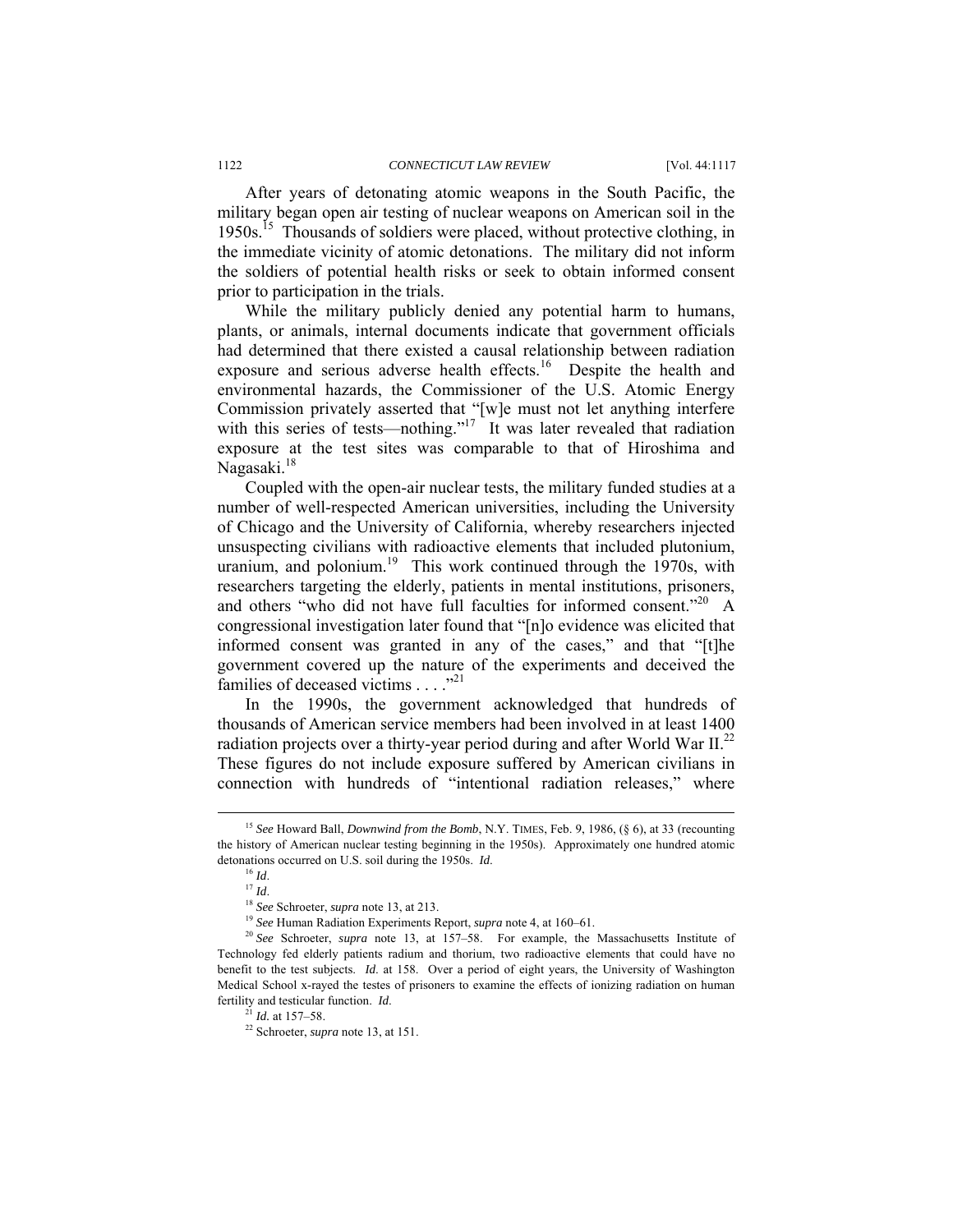researchers deliberately emitted radioactive substances into densely populated cities and other locations to test human response and environmental contamination.<sup>23</sup> Although the government was aware that the radiation releases were likely to contaminate food and water supplies, many of the releases "took place with no public awareness or understanding."<sup>24</sup> Within ten years after the commencement of the Within ten years after the commencement of the detonations in America, childhood leukemia deaths and diagnoses, as well as adult cancer deaths and diagnoses, were exponentially higher in several detonation regions. $^{25}$ 

Along with the mustard gas and radiation experiments, the U.S. military engaged in decades of classified research, beginning in the 1940s and continuing through the 1970s, to ascertain whether psychotropic drugs could be used as chemical weapons or interrogation-facilitating agents.<sup>26</sup> The products under investigation included lysergic acid diethylamide (LSD), synthetic mescaline, synthetic marijuana, and over a dozen other drugs. During the early stages of the research, the U.S. military recruited Nazi scientists who had studied and participated in torture and brainwashing.<sup>27</sup> Several of the Germans had been recently identified as war criminals, and the U.S. falsified documents to conceal their true identities.<sup>28</sup> The military later justified its actions by arguing that national security interests far outweighed any ethical concerns.<sup>29</sup>

The psychotropic drugs were given to service members and civilians without their knowledge or consent.<sup>30</sup> Studies were conducted in military facilities and university medical centers, and many human subjects experienced serious adverse side effects.<sup>31</sup> Internally, the military justified the secret testing on "'unwitting, nonvolunteer' Americans" by arguing that national security interests permit "a more tolerant interpretation of moral-ethical values, but not legal limits."<sup>32</sup> The military went on to argue

*Conspiracy*,*'* 12 INT'L HISTORY REV. 441, 441–42 (1990); Peter A. Masley, *The Paperclip File;* 

<sup>&</sup>lt;sup>23</sup> Human Radiation Experiments Report, *supra* note 4, at 318–22.<br><sup>24</sup> *Id.* at 318.<br><sup>25</sup> Ball, *supra* note 15, at 33.<br><sup>25</sup> See Paul J. Amoroso & Lynn L. Wenger, *The Human Volunteer in Military Biomedical Research*, *in* 2 MIL. MED. ETHICS 563, 570 (Thomas E. Beam & Linette R. Sparacino eds., 2003) (discussing the military's use of LSD on unknowing Americans); *see also* David H. Price, *Buying a Piece of Anthropology*, 23 ANTHROPOLOGY TODAY 8, 8–9 (2007) (discussing the CIA's programs to study mind control, brainwashing, interrogation, and torture). 27 *See* John Gimbel, *German Scientists, United States Denazification Policy, and the '*Paperclip

<sup>&</sup>lt;sup>28</sup> See Gimbel, supra note 27, at 441–42.<br><sup>29</sup> Id. at 441–42; Andrew Walker, *Project Paperclip: Dark Side of the Moon*, BBC NEWS (Nov. 21, 2005), http://news.bbc.co.uk/2/hi/uk\_news/magazine/4443934.stm.<br><sup>30</sup> Price, *supra* note 26, at 9. <sup>31</sup> *Id.* at 9–11. <sup>32</sup> United States v. Stanley, 483 U.S. 669, 686, 688 (1987) (Brennan, J., concurring in part and

dissenting in part) (citations omitted).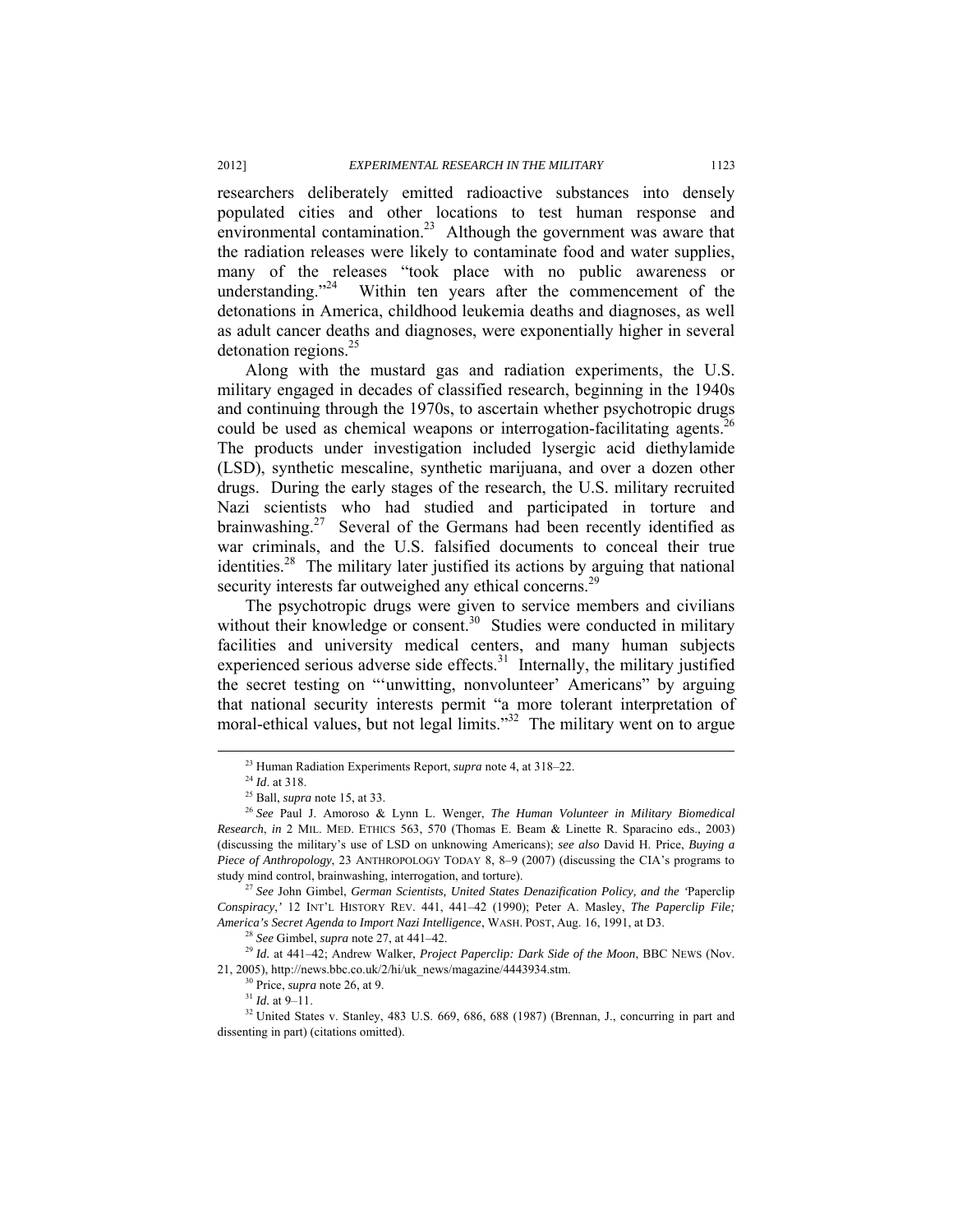that legal liability could be avoided by covering up the experiments.<sup>33</sup>

#### III. PRESERVING AND ENHANCING THE FIGHTING FORCE

There is nothing to suggest that the U.S. military is currently supporting research that utilizes methods similar to those employed during the mustard gas, radiation, or psychotropic drug experiments. However, recent controversies have highlighted the military's efforts to mandate use of medical products for off-label or investigational purposes, and its emphasis on developing biotechnologies that seek to facilitate the cognitive and physical enhancement of service members.<sup>34</sup> This Part will focus on these two areas of research.

#### A. *Investigational and Off-Label Use of Medical Products*

Since at least the 1990s, the U.S. military has required service members to subject themselves to both investigational and off-label use of medical products.<sup>35</sup> Both off-label and investigational use involve utilization of a medical product for an indication that has not earned FDA approval.<sup>36</sup> While each is properly characterized as experimental research because the FDA has not found that the underlying product is safe and effective for the stated use, there is an important distinction between the two categories. For products that are used off-label, the FDA has determined that the product is safe and effective for at least one indication.<sup>37</sup> Investigational medical products, on the other hand, have not been approved for any indication.<sup>38</sup>

Nonconsensual use of off-label or investigational medical products raises a number of serious concerns. While physicians may prescribe drugs for off-label indications or investigational purposes, the decision to do so must be based on an evaluation of a patient's particular health

<sup>&</sup>lt;sup>33</sup> *Id.* at 689.<br><sup>34</sup> *See* Annas & Annas, *supra* note 2, at 301–04 (discussing how, in the war on terror, physicians have participated in prisoner interrogations and prisoner hunger strikes, and the military has prescribed psychotropic medications, particularly selective serotonin-reuptake inhibitors, to soldiers in order to keep them in combat areas or to have them serve another tour of duty). 35 *See* Stuart L. Nightingale et al., *Emergency Use Authorization (EUA) to Enable Use of Needed* 

*Products in Civilian and Military Emergencies, United States*, 13 EMERGING INFECTIOUS DISEASES 1046, 1047 (2007) (stating that in preparation for the Persian Gulf War, the U.S. military administered unapproved drugs to service members without informed consent).<br><sup>36</sup> *See generally* U.S. FOOD AND DRUG ADMIN., "OFF-LABEL" AND INVESTIGATIONAL USE OF

MARKETED DRUGS, BIOLOGICS, AND MEDICAL DEVICES (1998), *available at*  http://www.fda.gov/RegulatoryInformation/Guidances/ucm126486.htm. 37 *Id.*; Randall S. Stafford, *Regulating Off-Label Drug Use—Rethinking the Role of the FDA*, 358

NEW ENG. J. MED. 1427, 1427 (2008). 38 *See* Susan Okie, *Access Before Approval—A Right to Take Experimental Drugs?*, 355 NEW

ENG. J. MED. 437, 439 (2006) (noting that only eleven percent of drugs that enter clinical trials are ultimately approved by the FDA).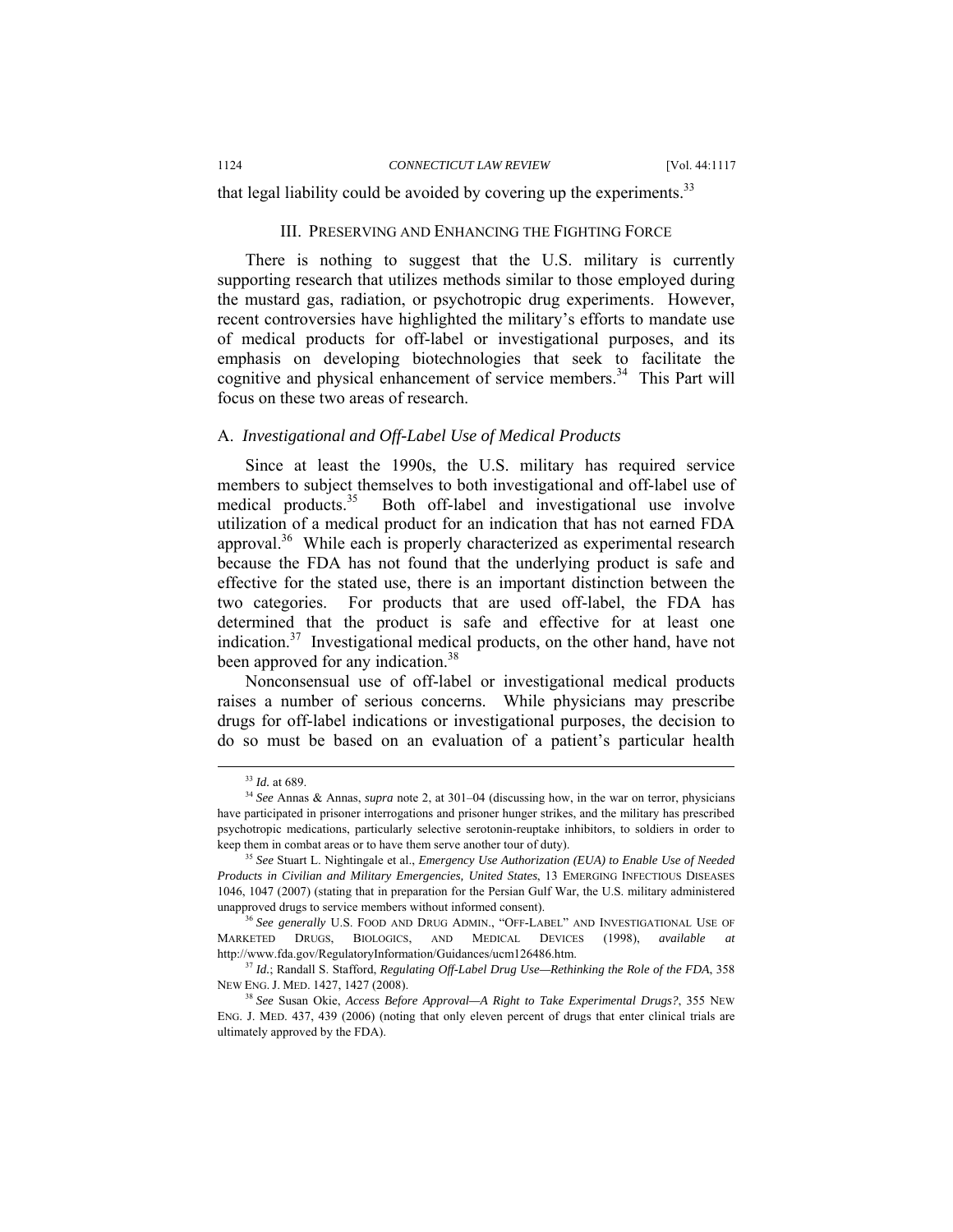condition and risk factors, and should only occur where medical data reflect meaningful evidence that the potential benefits are likely to outweigh the known or expected risks and the patient provides informed consent to the treatment. In a number of instances, the military has made off-label and investigational use of medical products compulsory for service members as a whole, and has not sought to obtain informed consent or provide adequate risk disclosures to individual soldiers. The discussion below explores four recent examples—pyridostigmine bromide ("PB"), the botulinum toxoid ("BT") vaccine, the anthrax vaccine, and selective serotonin reuptake inhibitors ("SSRIs").

After petitioning the FDA to establish a new rule that waives informed consent requirements for investigational use of medical products in times of existing or anticipated combat activities, the DoD sought and obtained permission from the FDA to use PB and the BT vaccine pursuant to the new regulation.<sup>39</sup> Fearing use of chemical weapons during the Gulf War, the military decided to administer PB and the BT vaccine to all soldiers.<sup>40</sup> At the time, the FDA was evaluating the safety and efficacy of both products as pretreatments for chemical warfare.<sup>41</sup>

In its informed consent waiver request to the FDA, the DoD argued that it would not be feasible to obtain informed consent because a soldier's "personal preference" does not supersede the military's view that the drug and vaccine would contribute to the "safety of other personnel in a soldier's unit and the accomplishment of the combat mission."<sup>42</sup> The DoD also argued that "obtaining informed consent in the heat of imminent or ongoing combat would not be practicable."<sup>43</sup>

The FDA granted the DoD's requests, but the decision was not without controversy. The DoD claims that it trusted that the FDA had granted permission to use the investigational drug without informed consent because the FDA believed that the drug was deemed to be safe.<sup>44</sup> The FDA, on the other hand, claims that it granted the waiver because it believed that the DoD determined that military necessity required an informed consent waiver.<sup>45</sup>

Regardless of the reason why the FDA granted the waiver, as a condition of the FDA's permission to use the investigational medical products without informed consent, the DoD agreed to: (1) provide information on PB to all service members; (2) collect, review, and make

<sup>&</sup>lt;sup>39</sup> Doe v. Sullivan, 938 F.2d 1370, 1372 n.1, 1374 (D.C. Cir. 1991).<br><sup>40</sup> *Id.* at 1371–72, 1372 n.1.<br><sup>41</sup> *Id.* at 1372 n.1.<br><sup>42</sup> *Id.* at 1373.<br><sup>43</sup> *Id*.

<sup>44</sup> Annas & Annas, *supra* note 2, at 301–02. 45 *Id.* at 302.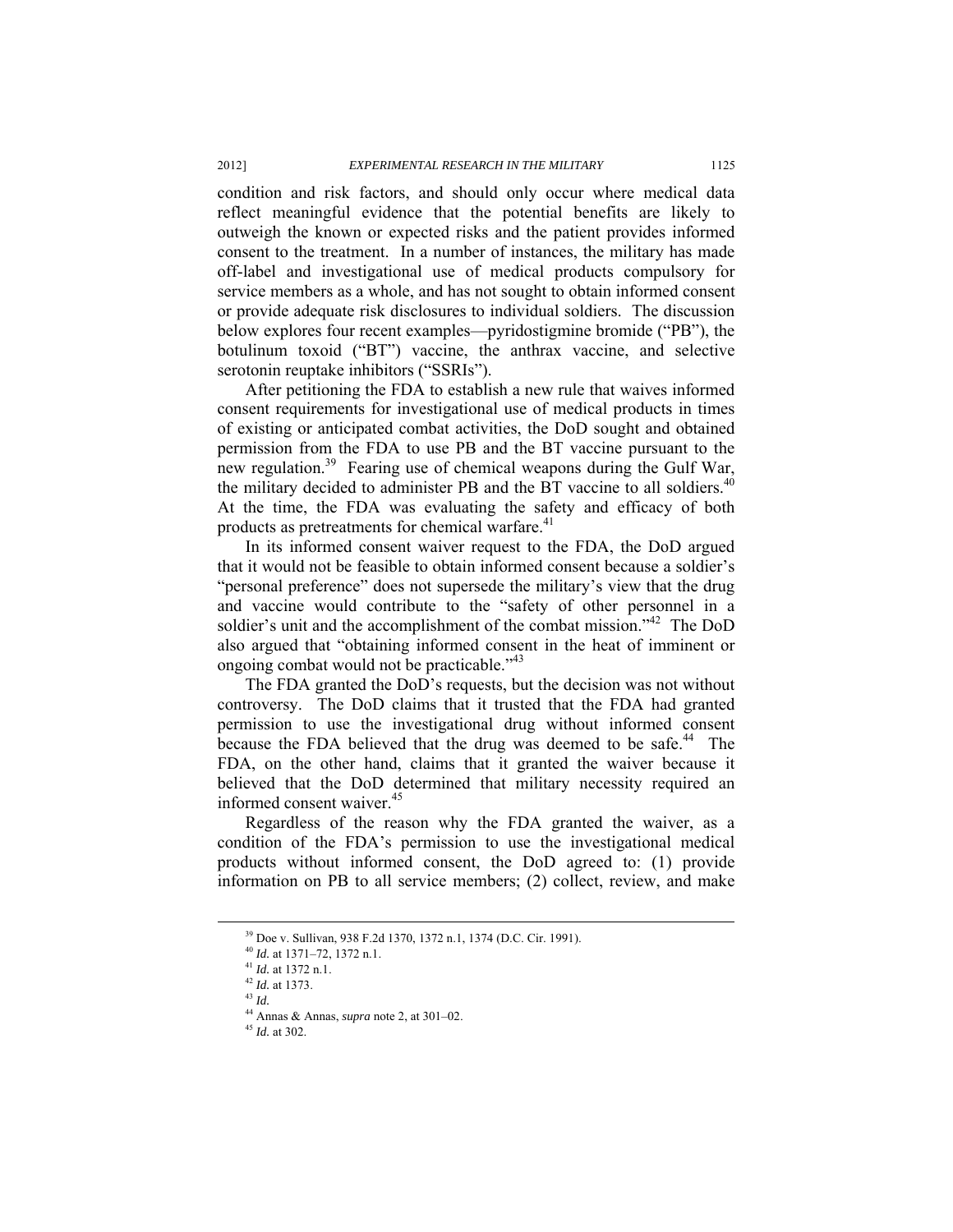reports of adverse events related to PB; (3) label PB as an investigational product that was solely for "military use and evaluation;" (4) ensure that each dose of the BT vaccine was recorded in each service member's medical record; and (5) maintain adequate records related to the receipt, shipment, and disposition of the BT vaccine.<sup>46</sup> The DoD failed to comply with each of these requirements.<sup>47</sup>

Following use of PB and the BT vaccine during the Gulf War, veterans began suffering from serious health problems that include cognitive difficulties, chronic headaches, widespread pain, skin rashes, respiratory and gastrointestinal problems, and other chronic abnormalities.<sup>48</sup> Gulf War veterans have been diagnosed with amyotrophic lateral sclerosis ("ALS") at a much higher rate than that of the general population or veteran populations from other wars.<sup>49</sup> Children of Gulf War veterans are also born with birth defects at an alarming rate.<sup>50</sup> Commonly referred to as Gulf War illness, these health problems affect over 175,000 Gulf War veterans, which amounts to more than twenty-five percent of the fighting force during the war.<sup>51</sup> PB is included in the list of factors that are most likely to be a contributing factor to Gulf War illness. $52$ 

The military's off-label use of vaccines continued after the Gulf War. In 1998, the DoD implemented the Anthrax Vaccine Immunization Program ("AVIP"), which requires the anthrax vaccine for all service members who are deemed by DoD to be at risk for anthrax exposure.<sup>53</sup> Although the vaccine had earned FDA approval to protect against

 <sup>46</sup> Revocation of 1990 Interim Final Rule, 64 Fed. Reg. 54180, 54184 (Oct. 5, 1999) (codified at 21 C.F.R. pts. 50 & 320 (2010)) ("There was a failure to meet the conditions set by the Commissioner for granting a waiver from the informed consent requirements under the 1990 interim rule . . . ."). 47 *Id.*

<sup>48</sup> RESEARCH ADVISORY COMM. ON GULF WAR VETERANS' ILLNESSES, GULF WAR ILLNESS AND THE HEALTH OF GULF WAR VETERANS 1 (2008) [hereinafter Gulf War Illness Report]. 49 *Id*. at 6 (reporting that Gulf War veterans developed ALS at twice the rate of non-deployed

veterans of the same era).<br><sup>50</sup> *Id*. at 4.<br><sup>51</sup> *Id*. at 7–10; *see also Justice Delayed: Acknowledging the Reality of Gulf War Illness*, 372

LANCET 1856, 1856 (2008) ("Gulf War veterans have long complained of cognitive problems, headaches, fatigue and pain, and chronic digestive, respiratory, and skin disorders. . . . The constellation of symptoms has now been attributed to two agents: pesticides and pyridostigmine bromide . . . ."). In 2003, more than two decades after use of PB by the U.S. military, the drug was approved for use in combat through the Bioterrorism Act's animal-efficacy standard. *See* William J. FitzPatrick & Lee L. Zwanziger, *Defending Against Biochemical Warfare: Ethical Issues Involving the Coercive Use of Investigational Drugs and Biologics in the Military*, 3 J. PHIL., SCI. & L. 1, 2 (2003) ("This 'animal efficacy rule' allows for the possibility of moving some hitherto 'investigational' compounds into the category of *approved* drugs or biologics, which would also obviate the need in such cases for a special Presidential waiver of the consent requirement for the administration of such compounds . . . . This change in status has in fact just occurred in the case of pyridostigmine bromide . . . which was approved for combat use on 5 February 2003 . . . ."). <sup>53</sup> Rempfer v. Sharfstein, 583 F.3d 860, 863 (D.C. Cir. 2009).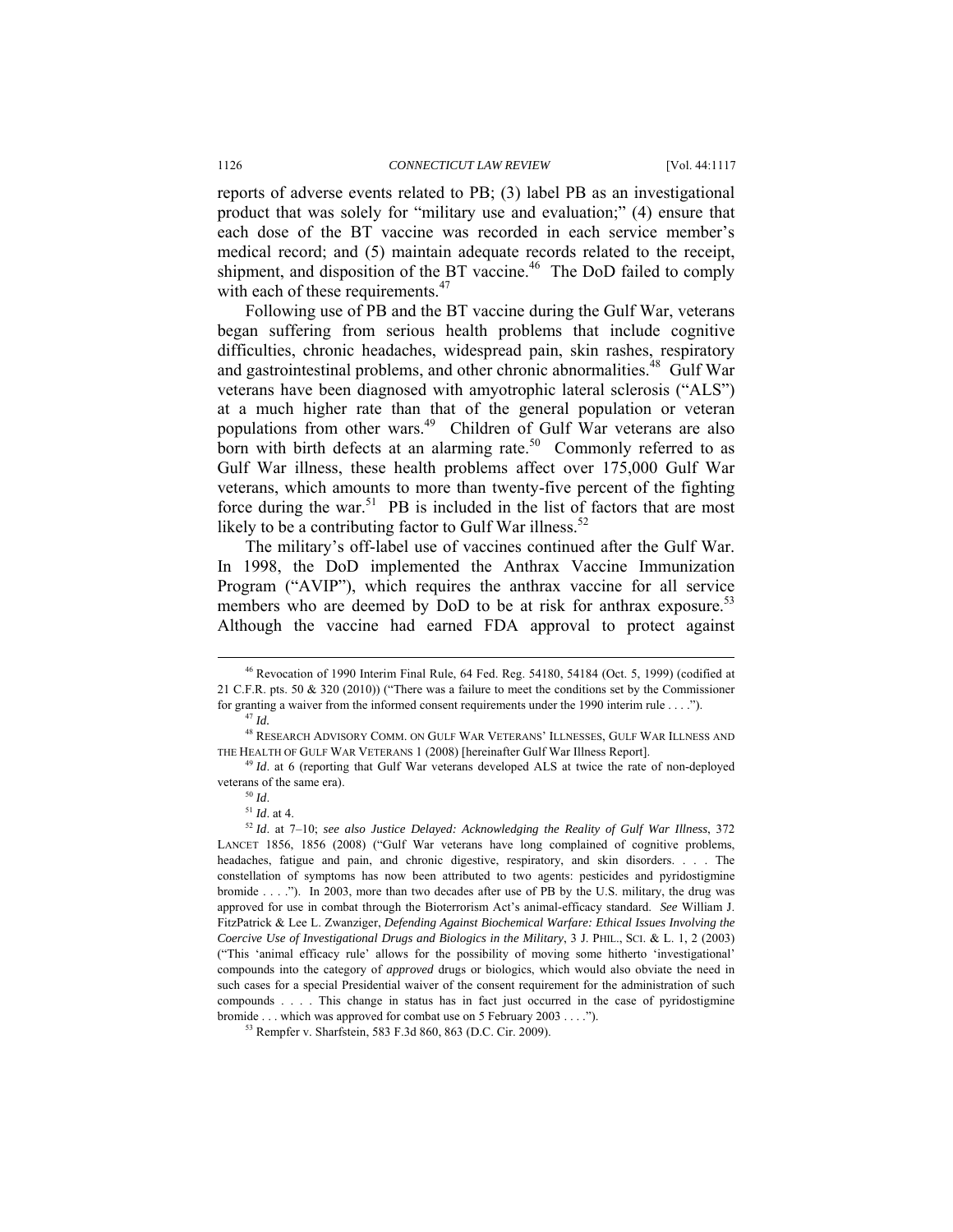cutaneous anthrax, the military sought to use the vaccine as a pretreatment for inhalation anthrax. $54$ 

In 2003, six service members filed a lawsuit seeking to enjoin the military from continuing AVIP because the military did not obtain informed consent prior to inoculations, nor did the DoD obtain a waiver for the informed consent requirements.<sup>55</sup> A federal district court issued a preliminary injunction that halted AVIP.<sup>56</sup> Days later, the FDA approved the anthrax vaccine "independent of the route of exposure," which captured the indication of inhalation anthrax.<sup>57</sup> The court then vacated the FDA's decision on procedural grounds because the agency did not follow its requirement to certify that the vaccine was safe and effective against inhalation anthrax.<sup>58</sup> In essence, the court found it impossible for the FDA to have adequately evaluated the products, pursuant to the statutory requirements, in such a short time period.

Congress stepped in to aid the DoD by enacting the Project BioShield Act of  $2004$ ,<sup>59</sup> which granted the FDA the ability to permit off-label or investigational use of medical products during a declared emergency.<sup>60</sup> In turn, the FDA used its newfound power to grant the DoD the ability to continue using the anthrax vaccine. $61$  During the time that the DoD was permitted to continue with AVIP pursuant to the emergency order, the FDA approved the vaccine regardless of the route of exposure.<sup> $62$ </sup> Although service members once again challenged the FDA's decision, the Court of Appeals for the D.C. Circuit dismissed the action because it found that the FDA had not acted arbitrarily or capriciously in approving the new indication during its second review.<sup>63</sup> Since March 1998, over 2,700,000 service members have received the anthrax vaccine.<sup>64</sup> For a number of

reviewing those comments, the FDA issued a new final order on December 19, 2005 that classified the anthrax vaccine as "safe and effective in the prevention of anthrax regardless of the route of

exposure").<br><sup>63</sup> *Id.* at 867–68.<br><sup>64</sup> *See Why Get Vaccinated*, BIOTHRAX, http://www.biothrax.com/whatisbiothrax/ whygetvaccinated.aspx, (last visited Feb. 16, 2012) (stating that more than 10 million doses of BioThrax Anthrax Vaccine have been administered to 2.7 million people); *see also Anthrax Vaccine* 

<sup>&</sup>lt;sup>54</sup> *Id.* at 863–64.<br><sup>55</sup> *Id.* at 864.<br><sup>57</sup> *Id.* at 863–64.<br><sup>58</sup> *Id.* at 864.<br><sup>59</sup> 21 U.S.C. § 360bbb-3 (2006).

<sup>60</sup> *See* Nightingale et al., *supra* note 35, at 1046 (describing the Project BioShield Act's establishment of the comprehensive Emergency Use Authorization ("EUA") program, which permits the FDA to "approve the emergency use of drugs, devices, and medical products . . . that were not previously approved, cleared, or licensed by FDA . . . or the off-label use of approved products in certain well−defined emergency situations").<br><sup>61</sup> *Id.* at 1050.<br><sup>62</sup> *See Rempfer*, 583 F.3d at 864 (stating that, after issuing a proposed order for comment and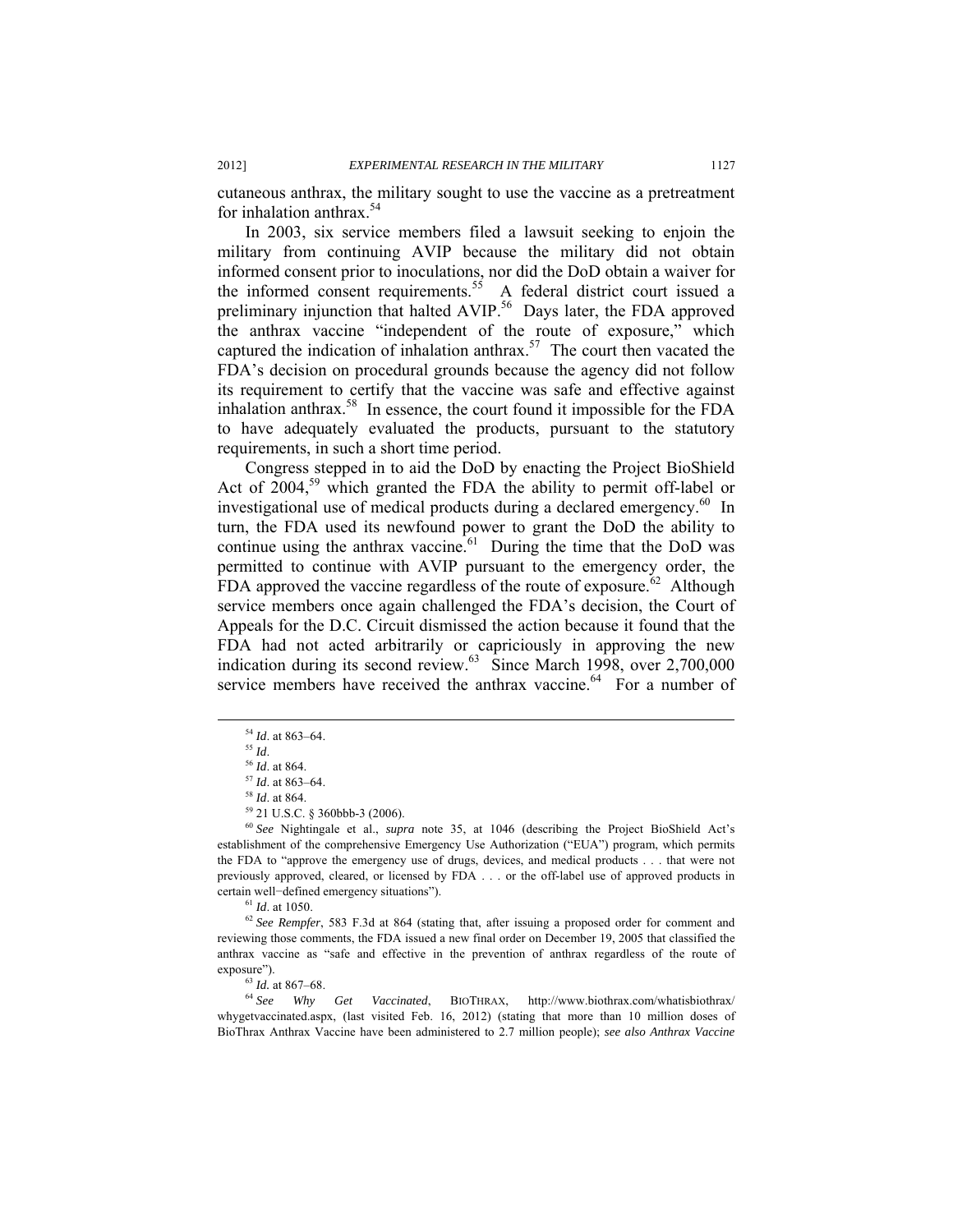service members, however, the administration of the vaccine is not reflected in the official medical records maintained by the military.<sup>65</sup>

Today, some of the most pressing medical issues facing service members include traumatic brain injury ("TBI"), post-traumatic stress disorder ("PTSD"), and other mental health issues.<sup>66</sup> A decade of intense fighting in Afghanistan and Iraq has resulted in a "substantial mental health burden for war veterans and their families."<sup>67</sup> Blast-related TBI has been labeled the signature injury of the wars, and countless soldiers have reported post-concussive symptoms.<sup>68</sup> Veterans of these wars have required mental health treatment for serious mental disorders much more than veterans of previous wars, and suicide rates for enlisted service members and veterans are at an all-time high. $69$ 

Increasingly, treatments for depression, TBI, PTSD, and anxiety disorders utilize newer psychotropic medications, particularly selective serotonin-reuptake inhibitors.<sup>70</sup> Military psychiatrists have recommended that physicians in war zones have SSRIs "in large quantities, to be used for both depressive disorders and anxiety disorders."<sup>71</sup> However, a number of studies have questioned the safety and efficacy of  $SSRIs.<sup>72</sup>$  Off-label use of SSRIs is particularly troubling, with some studies finding no meaningful clinical benefit and long-term adverse health effects.<sup>73</sup> To the extent that SSRIs are the standard of care for both on-label and off-label indications,

JAMA 549, 549 (2011) (stating that about ten to twenty percent of U.S. infantry personnel have developed post-deployment PTSD along with depression, substance abuse, and other health issues); Charles W. Hoge et al., *Mild Traumatic Brain Injury in U.S. Soldiers Returning from Iraq*, 358 NEW ENG. J. MED. 453, 454 (2008). 67 Hoge, *supra* note 66, at 549*.*

- 
- <sup>68</sup> Hoge et al., *supra* note 66, at 454.<br><sup>69</sup> Annas & Annas, *supra* note 2, at 304.

l

<sup>70</sup> Id. Examples of SSRIs include Prozac, Paxil, and Zoloft.<br><sup>71</sup> Id. 72 *E.g.*, IRVING KIRSCH, THE EMPEROR'S NEW DRUGS: EXPLODING THE ANTIDEPRESSANT MYTH 75 (2010); Hoge, *supra* note 66, at 550; Marcia Angell, *The Epidemic of Mental Illness: Why?*, N.Y. REV. BOOKS, June 23, 2011 [hereinafter Angell, *Epidemic*] (examining the risk-benefit profile for SSRIs); Marcia Angell, *The Illusions of Psychiatry*, N.Y. REV. BOOKS, July 14, 2011 [hereinafter Angell, *Illusions*]. 73 *See, e.g.*, KIRSCH, *supra* note 72, at 61; Hoge, *supra* note 66, at 550 (discussing specific side

effects such as weight gain and cardiac effects); Angell, *Epidemic*, *supra* note 72 (discussing industry's role in suppressing clinical trials where the data reveal a product that is ineffective and unsafe); Angell, *Illusions*, *supra* note 72 (identifying conflicts of interest in the pharmaceutical industry and off-label promotion of SSRIs absent reliable evidence of safety and efficacy).

*Immunization Program: Questions and Answers Overview*, MIL. VACCINE (MILVAX) AGENCY, http://www.anthrax.osd.mil/ (last visited March 30, 2012) (indicating that the military's AVIP program has resulted in vaccination of 1.5 million DoD personnel). 65 *See Anthrax Vaccine Immunization Program: Questions and Answers Anthrax and the Persian* 

*Gulf War*, MIL. VACCINE (MILVAX) AGENCY, http://www.anthrax.osd.mil/resource/qna/ qaAll.asp?cID=313 (last visited March 30, 2012) (acknowledging that more effort is still needed in documenting vaccinations in service members's medical records). 66 *See* Charles W. Hoge, *Interventions for War-Related Posttraumatic Stress Disorder*, 306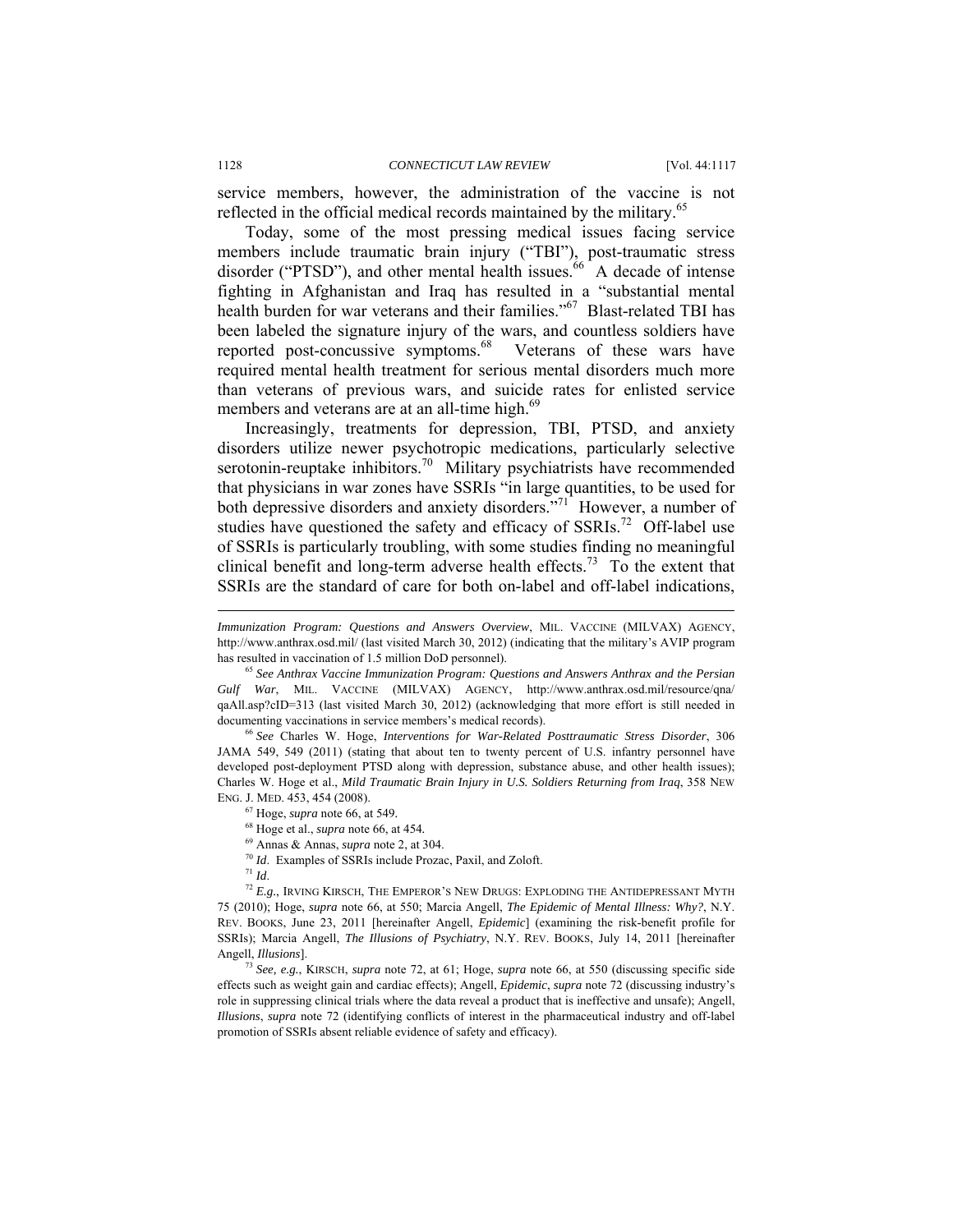and service members are not provided with accurate risk-benefit profiles, such use may place service members at a heightened risk for both shortterm and long-term health problems.<sup>74</sup>

#### B. *Physical and Cognitive Enhancement of Service Members*

The fundamental goal of military training is to enhance service members—to make them smarter, stronger, and more able fighters. Increasingly, enhancement techniques have sought to leverage innovative medical products and technologies. As the director of DARPA explains, the agency's goal is to exploit "the life sciences to make the individual warfighter stronger, more alert, more endurant, and better able to heal."<sup>15</sup>

Such endeavors have raised a number of challenging questions. Is there a valid distinction between "artificial" and "natural" enhancement? Under what circumstances should enhancements that are under development be administered to service members? Should medical enhancements ever be a required aspect of service in the military? Examining current enhancement projects helps frame these concerns.

DARPA's "Persistence in Combat" program aims to create soldiers who are "unstoppable because pain, wounds, and bleeding are kept under their control."<sup>76</sup> This program includes research directed at developing a vaccine that will block intense pain within seconds, use of photobiomodulation to accelerate wound healing, and the creation of a chemical cascade to stop bleeding within minutes.<sup>77</sup> The agency's Metabolic Dominance program seeks to create a "'nutraceutical,' a pill with nutritional value that would vastly improve soldiers' endurance."<sup>78</sup> DARPA's vision is "to enable superior physical and physiological performance by controlling energy metabolism on demand. An example is continuous peak physical performance and cognitive function for 3 to 5 days, 24 hours per day, without the need for calories."<sup>79</sup>

Coupled with these programs, "the security establishment's interest and investment in neuroscience, neuropharmacology . . . and related areas [are] extensive and growing."<sup>80</sup> Under the Augmented Cognition program, DARPA seeks to "develop the technologies needed to measure and track a subject's cognitive state in real-time."<sup>81</sup> Another goal is to create brain-to-

 <sup>74</sup> *See* Efthimios Parasidis, *Patients Over Politics: Addressing Legislative Failure in the Regulation of Medical Products*, 2011 WIS. L. REV. 929, 987 (discussing factors that negatively impact

<sup>&</sup>lt;sup>75</sup> MORENO, *supra* note 2, at 11 (internal quotation marks omitted). <sup>76</sup> Annas & Annas, *supra* note 2, at 286 (internal quotation marks omitted). <sup>77</sup> *Id*.

<sup>&</sup>lt;sup>78</sup> MORENO, *supra* note 2, at 121.<br><sup>79</sup> *Id.* <sup>80</sup> *Id.* at 4.

<sup>&</sup>lt;sup>81</sup> *Id.* at 51.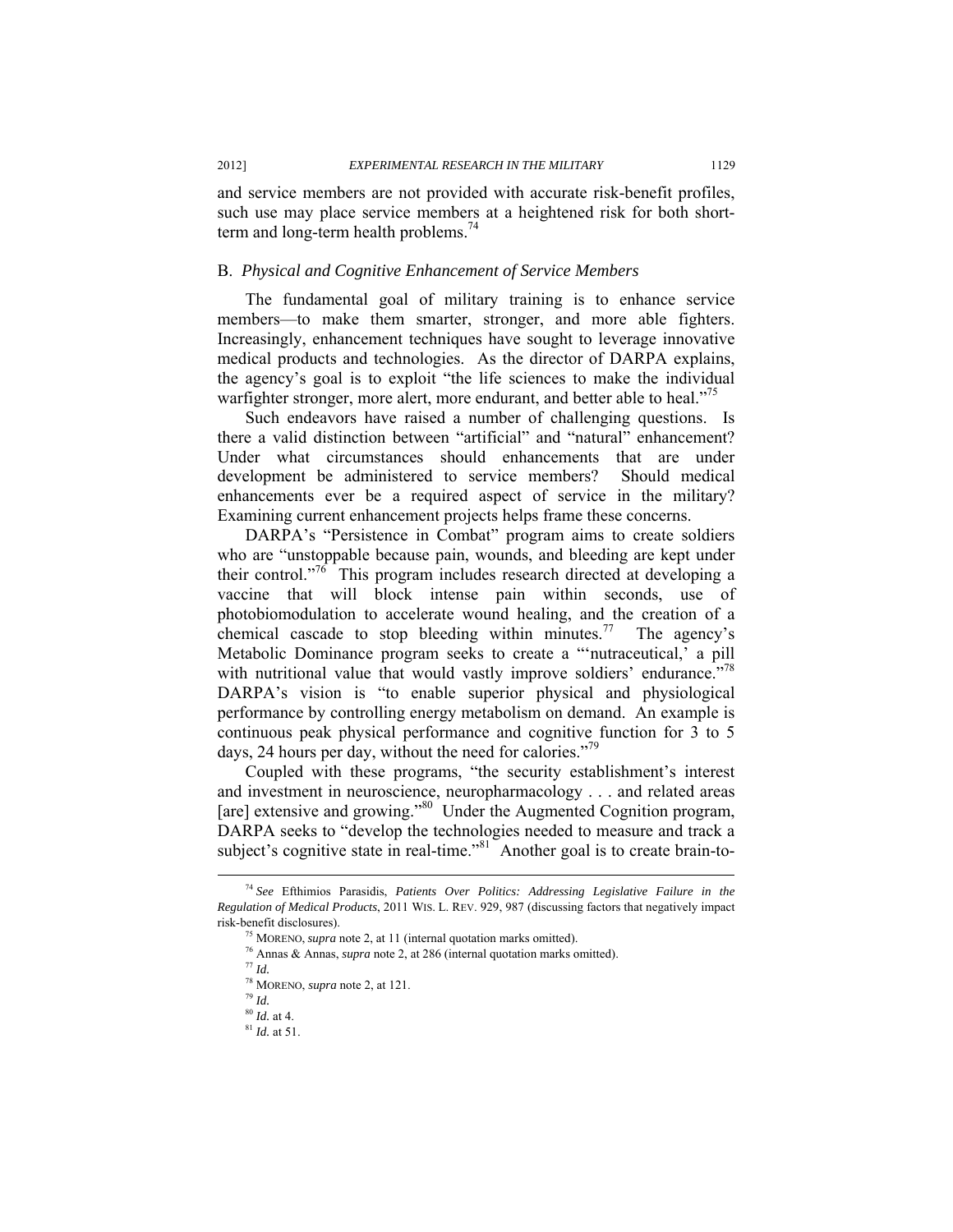computer interfaces, whereby soldiers can communicate by thought alone.82 This includes systems that can relay messages, such as images and sounds, between human brains and machines, or even from human to human.<sup>83</sup> Service members can receive commands via electrodes implanted in their brains, or be wired directly into the equipment they control.84

Through implanted electrodes, DARPA is researching whether neurostimulation can improve impaired cognitive performance and reduce the effects of sleep deprivation on soldiers.<sup>85</sup> This research dovetails with two other DARPA endeavors, the Continuous Assisted Performance program and the Applications of Biology to Defense Applications program.86 The former is "investigating ways to prevent fatigue and enable soldiers to stay awake, alert, and effective for up to seven days straight without suffering any deleterious mental or physical effects and without using any of the current generation of stimulants."<sup>87</sup> The latter incorporates neuroscientific studies such as

> [b]iological approaches for maintaining the warfighter's performance, capabilities and medical survival in the face of harsh battlefield conditions, biological approaches for minimizing the after-effects of battle injuries, including neurotrauma from penetrating and non-penetrating injuries as well as faster recuperation from battlefield injury and wounds[,] . . . [b]iomolecular motors and devices[,] . . . [m]icro/nano-scale technologies for non-invasive assessment of health[,] . . . techniques for the decoding of neural signals in real time[,] . . . [n]ovel interfaces and sensor designs for interacting with the central . . . and peripheral nervous systems[,] . . . [and n]ew approaches for understanding and predicting the behavior of individuals and groups, especially those that elucidate the neurobiological basis of behavior and decision making.<sup>88</sup>

Though DARPA-funded research is often cutting-edge and visionary, about ninety percent of its projects fail.<sup>89</sup> Those that succeed, however,

<sup>&</sup>lt;sup>82</sup> Hoag, *supra* note 3, at 798.<br><sup>83</sup> *Id.* at 796, 798.<br><sup>84</sup> *Id.* at 796.<br><sup>85</sup> MORENO, *supra* note 2, at 127.<br><sup>86</sup> *Id.* at 11–13.<br><sup>87</sup> *Id.* at 11 (internal quotation marks omitted).<br><sup>88</sup> *Id.* at 12–13.<br><sup>89</sup> *Id.*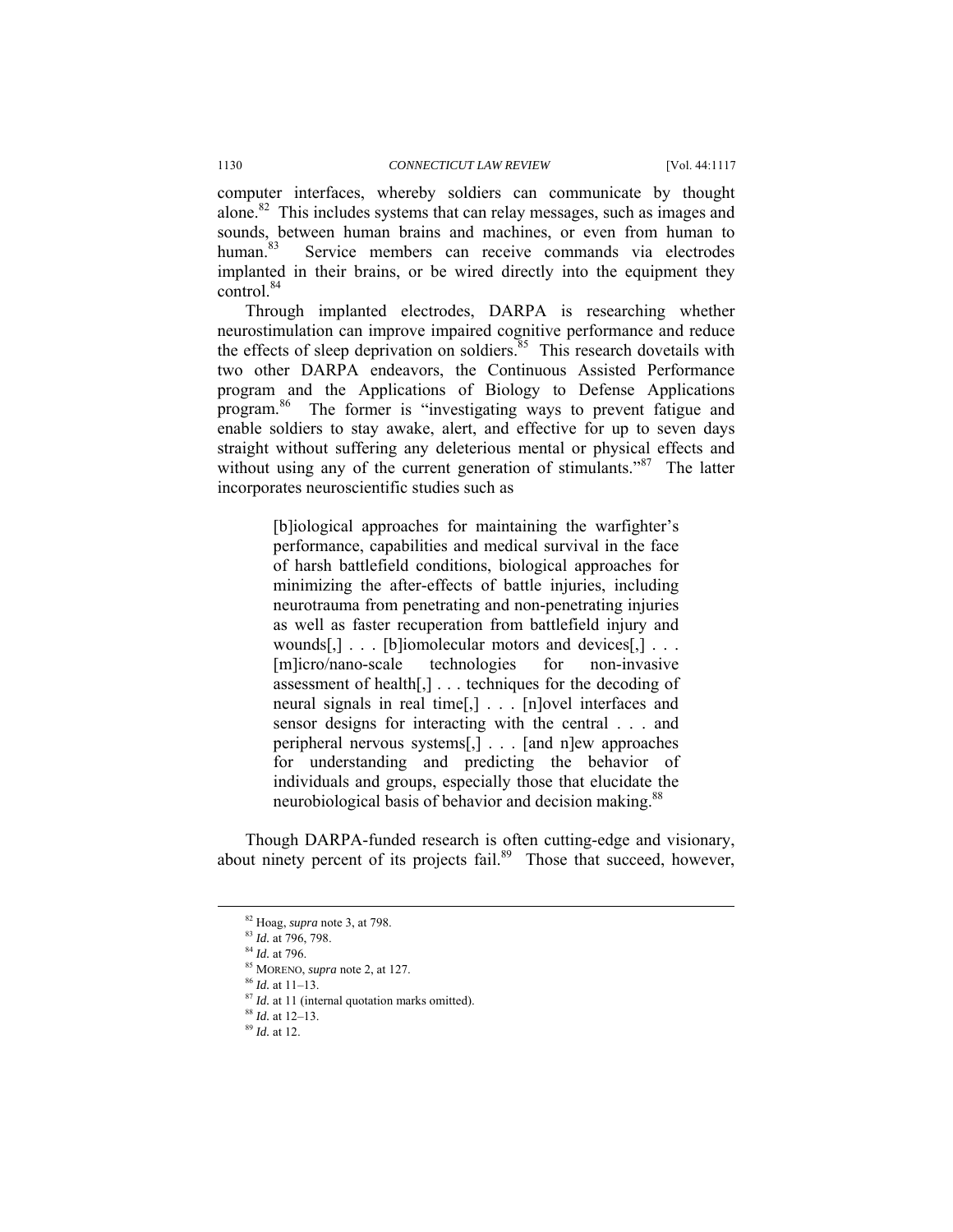often prove transformative for both military and civilian life.<sup>90</sup> DARPAfunded research has resulted in the creation of the Internet (initially called the Darpanet), the computer mouse, the Stealth Fighter, and unmanned aerial vehicles. $91$  As one DARPA official explains, "DARPA is about trying to do those things, which are thought to be impossible, and finding ways to make them happen."<sup>92</sup>

#### IV. CONCLUSION

I have focused my discussion in this Article on military medicine and research methods employed by the U.S. military in furtherance of its mandate to protect national security interests. One need not question the validity of the government's motivations to conduct experimental research to understand that current and past research methods run contrary to fundamental constitutional liberties and well-established research protocols governing human subjects research.

Importantly, the unique relationship between a service member and his or her commanding officer, and in turn, between the commanding officer and his or her superiors, creates an environment with enormous potential for abuse from a socio-medical context. Service members are legally obligated to submit to biomedical treatments deemed necessary for the good of the armed forces, even in instances where the treatments are purely investigational or involve unapproved uses of FDA-approved medical products.<sup>93</sup> Refusing "treatment" may be viewed as disobeying an order, which can result in punitive measures that include a court-martial and dishonorable discharge from the military. Coupled with the threat of punitive measures, military hierarchy often compels soldiers to submit to experimental treatment in instances where they otherwise may not have provided consent.<sup>94</sup>

The risks to service members are compounded when one considers the broad legal immunities that shield military researchers and the U.S. government from civil claims. Under the *Feres* doctrine, service members are precluded from raising tort claims against the government, government employees, or third party contractors working in furtherance of governmental research, if the underlying injury is sustained "in the course

 <sup>90</sup> *See id.* at 12–13 (providing examples of military research resulting in unprecedented civilian life innovations).<br><sup>91</sup> *Id.* at 12.<br><sup>92</sup> *Id.* (internal quotation marks omitted) (quoting a DARPA official).<br><sup>93</sup> Doe v. Sullivan, 938 F.2d 1370, 1372–74 (D.C. Cir. 1991).

<sup>&</sup>lt;sup>94</sup> See IOM REPORT, *supra* note 4, at v-vii (explaining that the recruitment of "volunteer[]" soldiers during World War II was accomplished through "lies and half-truths"); MORENO, *supra* note 2, at 134; Annas & Annas, *supra* note 2, at 308 ("It seems likely that most soldiers will volunteer . . . to take whatever their superior officers recommend."); Smith, *supra* note 5, at 518.